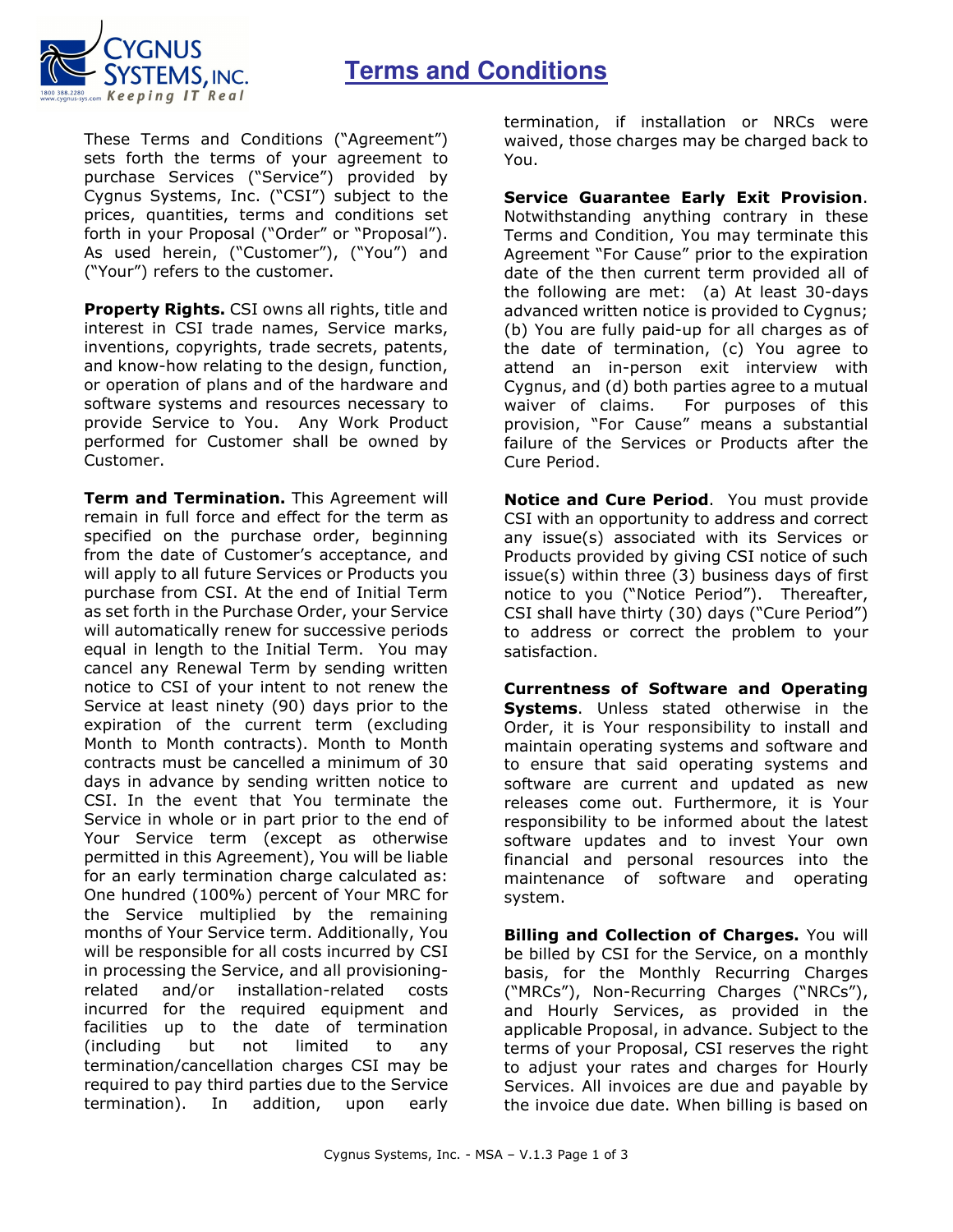## **Terms and Conditions**



customer usage or hourly services, charges will be billed weekly or monthly for the preceding billing periods, depending on the type of Service ordered. When Service does not begin on the first day of the month, or end on the last day of the month, the charge for the fraction of the month in which Service was furnished will be calculated on a pro rata basis. Billing accrues through and includes the day that the Service is discontinued. Past due balances may be charged a minimum service fee of \$35 plus 1.0% of the total outstanding amount. Accounts that are more than 30 days past due may have service discontinued for nonpayment. Accounts that have been discontinued for nonpayment are subject to a \$100 reconnection fee and all equipment in the possession of CSI may be held as collateral for your outstanding debt to CSI. If your account has been turned over by CSI for collection efforts, Customer agrees to pay reasonable costs and attorneys fee incurred by CSI.

**Billing Disputes.** ALL PAYMENTS TO CSI ARE NON-REFUNDABLE. If you dispute a term or amount on an invoice, you must do so in writing within 60 days from the invoice date. You must pay an amount equal to the part of the bill that is not in dispute.

**Limitation of Liability. CSI SHALL NOT BE LIABLE FOR ANY AND ALL: DIRECT OR INDIRECT, INCIDENTAL, GENERAL, SPECIAL, CONSEQUENTIAL, OR PUNITIVE DAMAGES, INCLUDING BUT NOT LIMITED TO, LOSS OF PROFITS, LOSS OF BUSINESS OR BUSINESS OPPORTUNITY, LOSS OF INFORMATION KEPT ON A DRIVE OWNED OR MAINTAINED BY CSI, OR LOSS OF USE, EVEN IF CUSTOMER IS ADVISED OF THE POSSIBILITY OF SUCH DAMAGES, TO CUSTOMER FOR A BREACH OF THESE POLICIES, BREACH OF AN PROPOSAL, OR BREACH OF THE MSA BY CSI. LIABILITY, IF ANY, OF CSI, SHALL BE LIMITED TO A MAXIMUM OF THE AMOUNT ACTUALLY PAID BY CUSTOMER TO CSI IN THE THREE MONTHS PRECEDING THE EVEN GIVING RISE TO THE CLAIM. YOU AGREE THAT CSI SHALL NOT BE LIABLE FOR DAMAGES INCURRED OR SUMS PAID WHEN THE SERVICES ARE TEMPORARILY OR PERMANENTLY UNAVAILABLE DUE TO**  **MALFUNCTION OF, OR CESSATION OF, INTERNET SERVICES BY NETWORK(S) OR INTERNET SERVICE PROVIDERS NOT SUBJECT TO CSI'S CONTROL, OR FOR TRANSMISSION ERRORS IN, CORRUPTION OF, OR THE SECURITY OF YOUR INFORMATION CARRIED ON SUCH NETWORKS OR INTERNET SERVICE PROVIDERS. CSI SHALL HAVE NO LIABILITY FOR DAMAGES INCURRED OR SUMS PAID DUE TO ANY FAULT OF CUSTOMER OR ANY THIRD PARTY, OR BY ANY HARMFUL COMPONENTS (SUCH AS COMPUTER VIRUSES, WORMS, COMPUTER SABOTAGE, AND 'DENIAL OF SERVICE' ATTACKS). CSI IS NOT LIABLE FOR ANY BREACH OF SECURITY ON YOUR NETWORK DUE TO ACTS OR OMISSIONS OTHER THAN CSI.** 

**Privacy Policy.** You agree to abide by CSI's Privacy Policy, as may be amended from time to time, as found on http://www.cygnussys.com and which is incorporated by reference and made a part of this Agreement.

**Acceptable User Policies**. In the event that you utilize the Service in a manner which is illegal, CSI may terminate Service for cause. Your Service will be governed by CSI's Acceptable User Policies, which may be subject to change, as found on http://www.cygnussys.com.

**Solicitation**. During the term of this Agreement, a renewal term of this agreement, and for a period of two (2) years from the voluntary or involuntary termination of this Agreement, You shall not knowingly solicit, induce, or attempt to induce any past or current customers, clients, prospects, employees, attorney referrals, vendors and any other client, customer or referral contacts of CSI to cease doing business in whole or in part with or through CSI.

**Applicable Law. Venue and Jurisdiction. Dispute Resolution.** This Agreement shall be subject to and governed by the laws of the State of Michigan. Any claim under this Agreement may be arbitrated in Oakland County Michigan if CSI gives advanced written consent to you to arbitrate.